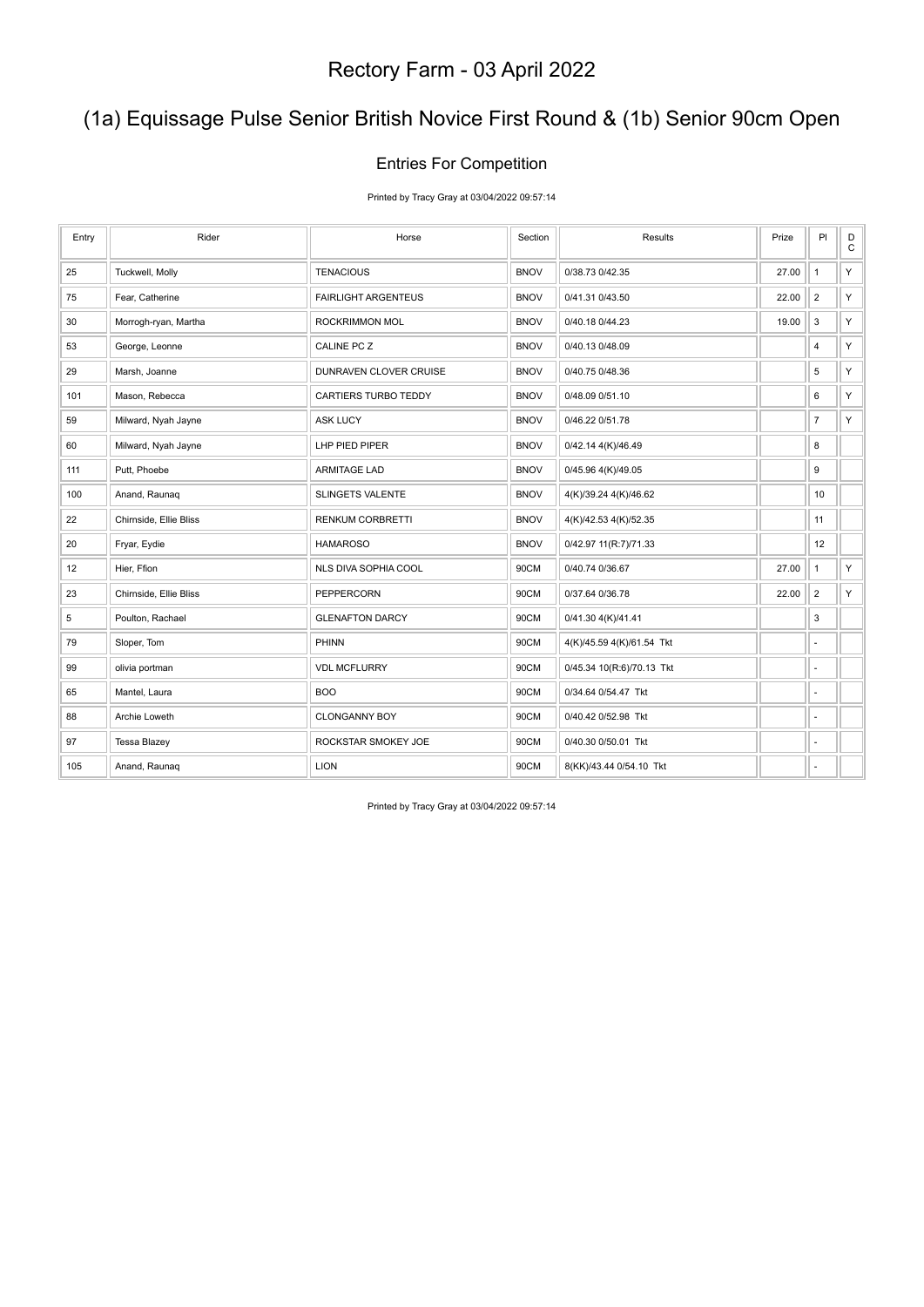## (2a) Nupafeed Supplements Senior Discovery - First Round & (2b) Senior 1.00m Open

#### Entries For Competition

Printed by Tracy Gray at 03/04/2022 11:23:05

| Entry            | Rider                  | Horse                      | Section | Results                     | Prize | PI             | $_{\rm C}^{\rm D}$ |
|------------------|------------------------|----------------------------|---------|-----------------------------|-------|----------------|--------------------|
| 32               | Mason, Rebecca         | VANGEL SABELLE             | D       | 0/54.78 0/31.24             | 32.00 | $\mathbf{1}$   | Υ                  |
| 78               | Sloper, Tom            | <b>GORSEHILL GENIE</b>     | D       | 0/55.91 0/34.31             | 25.00 | $\overline{2}$ | Υ                  |
| 111              | Putt, Phoebe           | <b>ARMITAGE LAD</b>        | D       | 0/54.38 0/40.46             | 22.00 | $\mathsf 3$    | Υ                  |
| 51               | Aylmer, Ruth           | <b>LANCELOT M</b>          | D       | 0/58.63 0/42.32             |       | 4              | Υ                  |
| 66               | Mantel, Laura          | RHODIAMANT ROXANNE         | D       | 0/55.51 0/43.09             |       | 5              | Υ                  |
| 45               | Davies, Rhys           | VAN HALEN EMAIRE Z         | D       | 0/58.50 0/43.16             |       | 6              | Υ                  |
| 44               | Reynolds, Jake         | CALCOURT SUPERSONIC        | D       | 1(1)/61.00 0/35.45          |       | $\overline{7}$ |                    |
| 25               | Tuckwell, Molly        | <b>TENACIOUS</b>           | D       | 0/47.22 4(K)/33.89          |       | 8              |                    |
| 24               | Chirnside, Ellie Bliss | LOUISIANER                 | D       | 0/55.19 4(K)/38.22          |       | 9              |                    |
| 46               | James, Katherine       | KING II                    | D       | 4(K)/53.06 0/39.22          |       | 10             |                    |
| 56               | Shell, Jenna           | <b>GLENVARA DIAMOND</b>    | D       | 4(K)/59.90 0/45.10          |       | 11             |                    |
| 75               | Fear, Catherine        | <b>FAIRLIGHT ARGENTEUS</b> | D       | 8(KK)/54.05 0/38.52         |       | 12             |                    |
| 60               | Milward, Nyah Jayne    | LHP PIED PIPER             | D       | 4(K)/58.03 4(K)/41.89       |       | 13             |                    |
| 100              | Anand, Raunaq          | <b>SLINGETS VALENTE</b>    | D       | 19(RK:11)/70.45 8(KK)/38.67 |       | 14             |                    |
| $\boldsymbol{9}$ | Jenner, Victoria       | ZAKYNTHOS II               | 1.00M   | 0/51.86 0/28.45             | 32.00 | $\mathbf{1}$   | Υ                  |
| 94               | Davies, Rhys           | VALDIRON                   | 1.00M   | 0/50.60 0/30.66             | 25.00 | $\overline{2}$ | Υ                  |
| 95               | Davies, Rhys           | <b>KICOLE M</b>            | 1.00M   | 0/50.58 0/31.36             | 22.00 | $\mathsf 3$    | Υ                  |
| 113              | Hobbs, Jason           | <b>TILLINGTON PERRY</b>    | 1.00M   | 0/49.90 0/31.86             |       | 4              | Υ                  |
| 23               | Chirnside, Ellie Bliss | PEPPERCORN                 | 1.00M   | 0/47.94 0/32.42             |       | 5              | Υ                  |
| 12               | Hier, Ffion            | NLS DIVA SOPHIA COOL       | 1.00M   | 4(K)/52.15 0/29.89          |       | 6              |                    |
| 72               | Sloper, Tom            | <b>SPS BRAVEHEART</b>      | 1.00M   | 4(K)/55.03 0/32.51          |       | $\overline{7}$ |                    |
| 81               | Beaumont, Griselda     | THE GREY GUARDIAN          | D       | (DQ)/54.34 Disq.            |       | ä,             |                    |
| 97               | <b>Tessa Blazey</b>    | ROCKSTAR SMOKEY JOE        | 1.00M   | 4(K)/57.11 4(K)/44.72 Tkt   |       | ä,             |                    |
| 88               | Archie Loweth          | <b>CLONGANNY BOY</b>       | 1.00M   | 4(K)/54.12 0/39.61 Tkt      |       | ä,             |                    |
| 106              | Anand, Raunaq          | <b>MADDIE</b>              | 1.00M   | 4(K)/53.33 4(K)/37.86 Tkt   |       |                |                    |
| 89               | Maddie Loweth          | <b>BROOKHILL MONKSLAND</b> | 1.00M   | 0/48.89 0/37.27 Tkt         |       | ä,             |                    |

Printed by Tracy Gray at 03/04/2022 11:23:05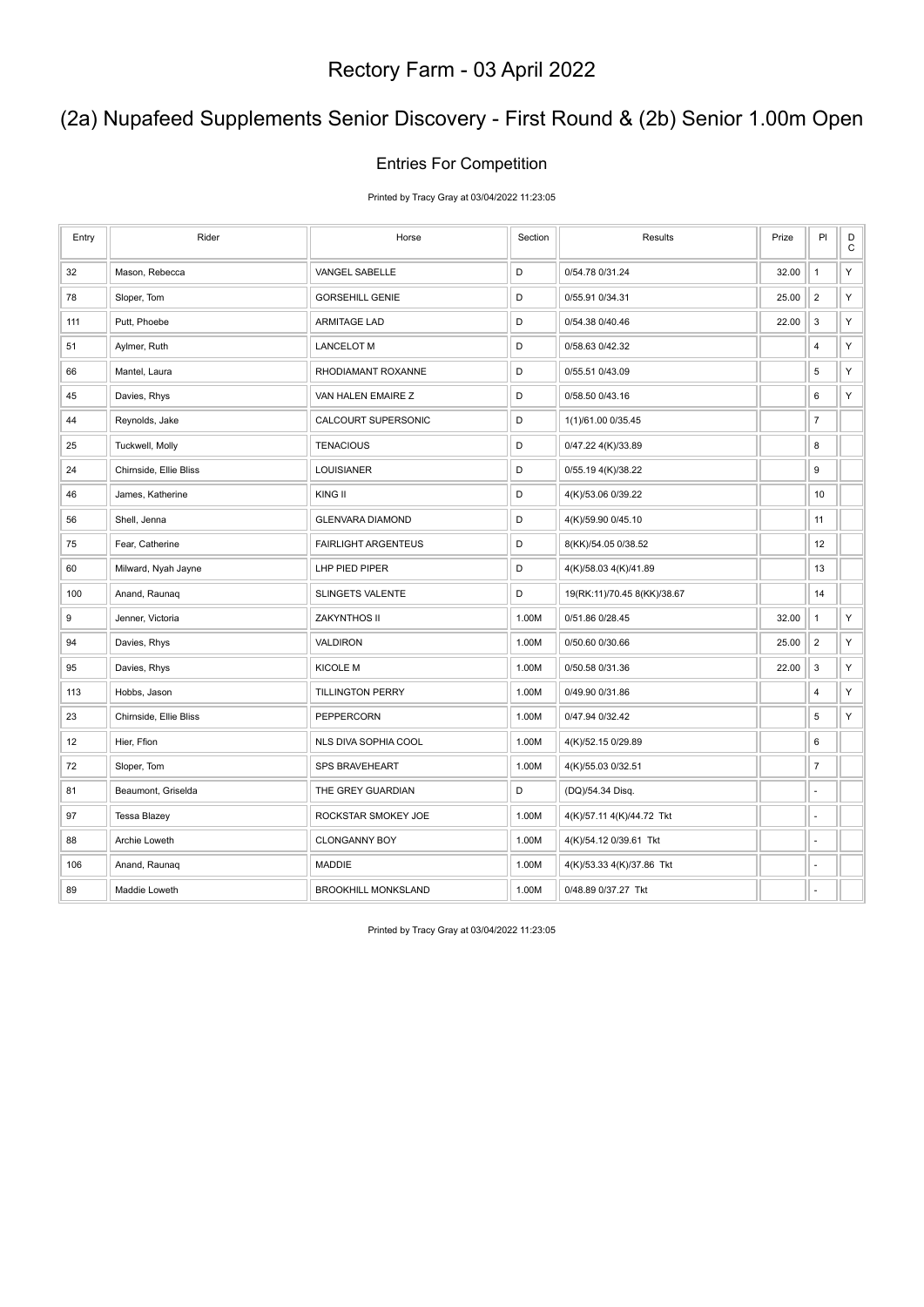# 3 Senior 1.05m Open

### Entries For Competition

Printed by Tracy Gray at 03/04/2022 12:28:22

| Entry | Rider                  | Horse                      | Results                       | Prize | PI                       | D<br>C |
|-------|------------------------|----------------------------|-------------------------------|-------|--------------------------|--------|
| 10    | Whiting, Kevin         | <b>CORNISSKEY LADY</b>     | 0/44.63 0/39.58               | 32.00 | $\mathbf{1}$             | Y      |
| 113   | Hobbs, Jason           | <b>TILLINGTON PERRY</b>    | 0/41.19 0/43.19               | 25.00 | $\overline{2}$           | Y.     |
| 58    | Martin, Sarah          | NASDAQ Z                   | 0/42.57 0/49.03               | 22.00 | 3                        | Y      |
| 41    | Greenwood, Jasmine     | A FOLLY FASCINATION        | 0/39.96 4(K)/39.51            | 20.00 | $\overline{4}$           |        |
| 72    | Sloper, Tom            | SPS BRAVEHEART             | 0/41.80 4(K)/44.94            |       | 5                        |        |
| 73    | Sloper, Tom            | MAINDIFF ZULU REVOLVER     | 4(K)/41.78 0/48.81            |       | 6                        |        |
| 78    | Sloper, Tom            | <b>GORSEHILL GENIE</b>     | 4(K)/42.45 0/50.33            |       | $\overline{7}$           |        |
| 51    | Aylmer, Ruth           | <b>LANCELOT M</b>          | 4(K)/46.36 0/53.91            |       | 8                        |        |
| 42    | Moore, Victoria        | VEUVE DE BOMONDE           | 7(R:3)/54.85 4(K)/55.80       |       | 9                        |        |
| 9     | Jenner, Victoria       | ZAKYNTHOS II               | 8(KK)/39.91 4(K)/46.42        |       | 10                       |        |
| 76    | Parkins, Sophie Louise | VREYMOEDT                  | 13(R:9)/60.53 0/48.57         |       | 11                       |        |
| 64    | Davies, Rhys           | VAN HALEN EMAIRE Z         | (RR)/--.-- Elim-Ref           |       | $\overline{\phantom{a}}$ |        |
| 106   | Anand, Raunaq          | <b>MADDIE</b>              | 12(KKK)/40.01 0/48.15 Tkt     |       | $\sim$                   |        |
| 31    | Hobhouse, Hannah       | <b>BEN</b>                 | 4(K)/45.23 11(KK:3)/65.99 Tkt |       | $\sim$                   |        |
| 89    | Maddie Loweth          | <b>BROOKHILL MONKSLAND</b> | 4(K)/39.18 4(K)/48.68 Tkt     |       | $\sim$                   |        |
| 31    | Hobhouse, Hannah       | <b>BEN</b>                 | 0/47.54 5(K:1)/63.64 Tkt      |       | ÷                        |        |

Printed by Tracy Gray at 03/04/2022 12:28:22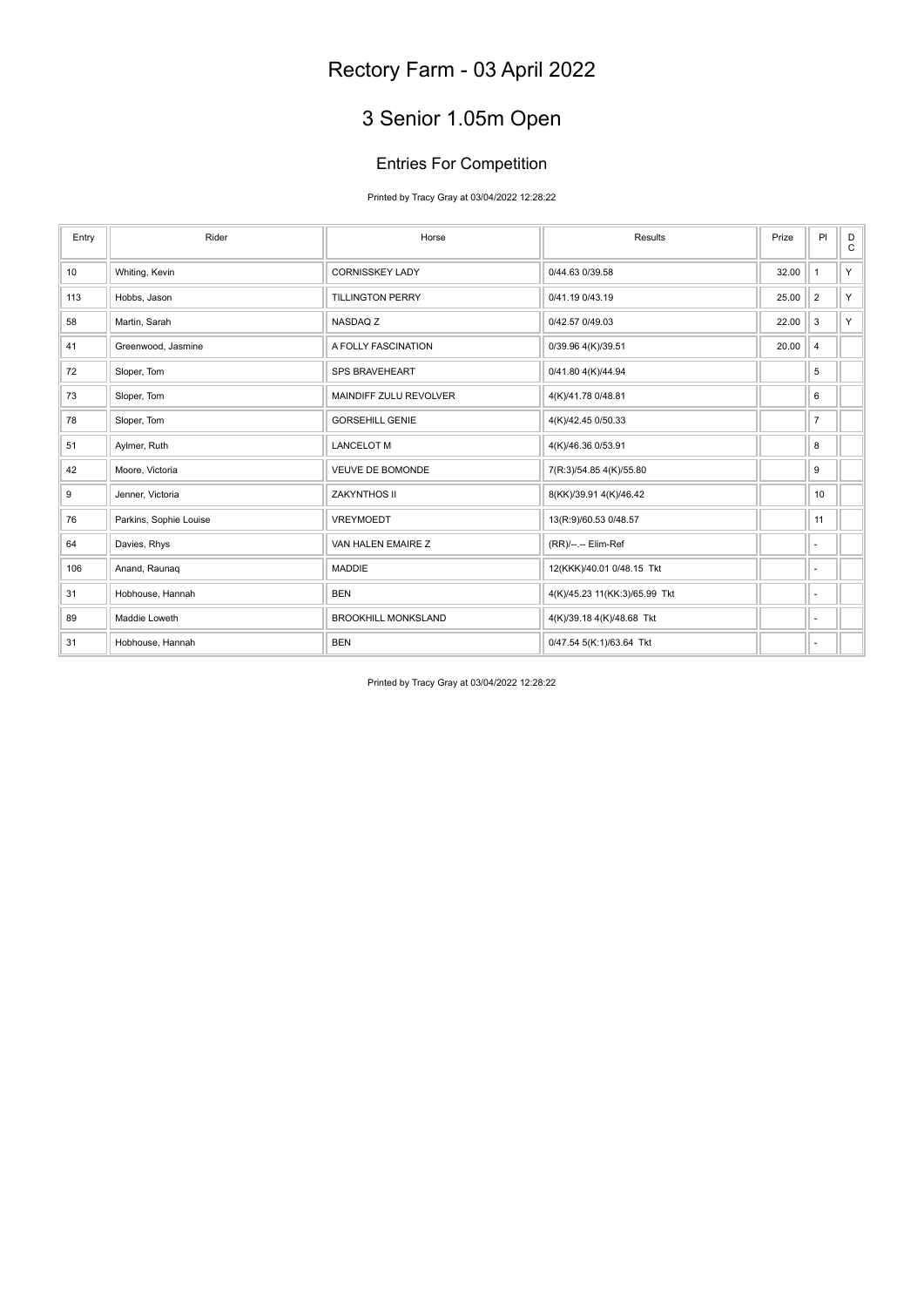## (4a) Senior Newcomers - First Round & (4b) Senior 1.10m Open

#### Entries For Competition

Printed by Tracy Gray at 03/04/2022 13:57:46

| Entry          | Rider                  | Horse                       | Section      | Results                   | Prize | PI                      | $\mathsf D$<br>$\mathbf C$ |
|----------------|------------------------|-----------------------------|--------------|---------------------------|-------|-------------------------|----------------------------|
| 16             | Mantel, Elizabeth      | <b>NPS ANDRE</b>            | 1.10M        | 0/45.84 0/31.41           | 42.00 | $\mathbf{1}$            | Υ                          |
| 83             | Halim, Jay             | <b>BILLY COINTREAU</b>      | 1.10M        | 0/43.94 0/33.16           | 32.00 | $\overline{2}$          | Y                          |
| 10             | Whiting, Kevin         | <b>CORNISSKEY LADY</b>      | 1.10M        | 0/49.04 0/33.44           | 22.00 | 3                       | Υ                          |
| 36             | Humphries, Lucie       | CHATEAU DE FLEURIE          | 1.10M        | 0/45.50 0/34.53           | 22.00 | $\overline{\mathbf{4}}$ | Υ                          |
| 80             | Macbeth, Catherine     | <b>LEVISOUN</b>             | 1.10M        | 0/49.24 0/38.26           | 22.00 | 5                       | Υ                          |
| 11             | Pickford, Chloe        | <b>BARNEY BUBBLES</b>       | $\mathsf{N}$ | 0/47.37 0/39.72           | 22.00 | 6                       | Υ                          |
| 15             | Mantel, Elizabeth      | <b>K GRACIOUS</b>           | ${\sf N}$    | 0/48.11 0/42.32           |       | $\boldsymbol{7}$        | Υ                          |
| 86             | Ellison, Gemma         | <b>HELSINKI VDL</b>         | 1.10M        | 0/46.73 0/43.36           |       | 8                       | Υ                          |
| 41             | Greenwood, Jasmine     | A FOLLY FASCINATION         | 1.10M        | 0/46.01 4(K)/33.85        |       | 9                       |                            |
| 39             | Reynolds, Jake         | DREWMAIN DARK STAR          | 1.10M        | 0/47.17 4(K)/34.03        |       | 10                      |                            |
| 8              | Matthews, Caroline     | <b>FRIEDAB</b>              | 1.10M        | 0/50.35 4(K)/40.53        |       | 11                      |                            |
| 109            | Winder, Matthew        | <b>HECURELLA</b>            | $\mathsf{N}$ | 0/49.01 4(K)/42.36        |       | 12                      |                            |
| 46             | James, Katherine       | KING II                     | ${\sf N}$    | 4(K)/47.26 0/43.78        |       | 13                      |                            |
| 102            | Mason, Rebecca         | <b>INTERSTELLAR</b>         | ${\sf N}$    | 4(K)/50.21 0/44.38        |       | 14                      |                            |
| 40             | Reynolds, Jake         | MY MAN II                   | ${\sf N}$    | 0/48.47 4(K)/46.47        |       | 15                      |                            |
| 66             | Mantel, Laura          | RHODIAMANT ROXANNE          | ${\sf N}$    | 0/49.29 4(K)/46.89        |       | 16                      |                            |
| 38             | Reynolds, Jake         | <b>BONMAHON BLUE SHAKER</b> | 1.10M        | 0/47.66 4(K)/48.01        |       | 17                      |                            |
| 32             | Mason, Rebecca         | VANGEL SABELLE              | ${\sf N}$    | 4(K)/49.70 0/48.67        |       | 18                      |                            |
| $\overline{4}$ | Whittall, Charlotte    | <b>BILLY CATTISTOCK</b>     | N            | 4(K)/48.27 0/48.97        |       | 19                      |                            |
| 73             | Sloper, Tom            | MAINDIFF ZULU REVOLVER      | N            | 0/48.33 4(K)/49.56        |       | 20                      |                            |
| 43             | Moore, Victoria        | <b>VEUVE DE BOMONDE</b>     | ${\sf N}$    | 7(R:3)/58.83 0/44.27      |       | 21                      |                            |
| 68             | Mantel, Laura          | <b>B GLORY</b>              | ${\sf N}$    | 8(KK)/50.15 0/47.66       |       | 22                      |                            |
| 82             | Halim, Jay             | <b>MIDNIGHT</b>             | $\mathsf{N}$ | 8(KK)/51.17 0/50.78       |       | 23                      |                            |
| 77             | Parkins, Sophie Louise | <b>LUCKNOW</b>              | ${\sf N}$    | 4(K)/45.64 12(KKK)/43.33  |       | 24                      |                            |
| 81             | Beaumont, Griselda     | THE GREY GUARDIAN           | ${\sf N}$    | 8(KK)/47.69 8(KK)/48.18   |       | 25                      |                            |
| 26             | Williams, Tara         | <b>ZEITGEIST</b>            | ${\sf N}$    | 12(KKK)/49.35 4(K)/48.56  |       | 26                      |                            |
| 67             | Mantel, Laura          | CALCOURT CLEAR GOLD         | N            | 26(R:22)/77.21 1(1)/53.86 |       | 27                      |                            |
| 52             | Aylmer, Ruth           | <b>GEPETTO</b>              | 1.10M        | (RKR)/--.-- Elim-Ref      |       | $\overline{a}$          |                            |

Printed by Tracy Gray at 03/04/2022 13:57:46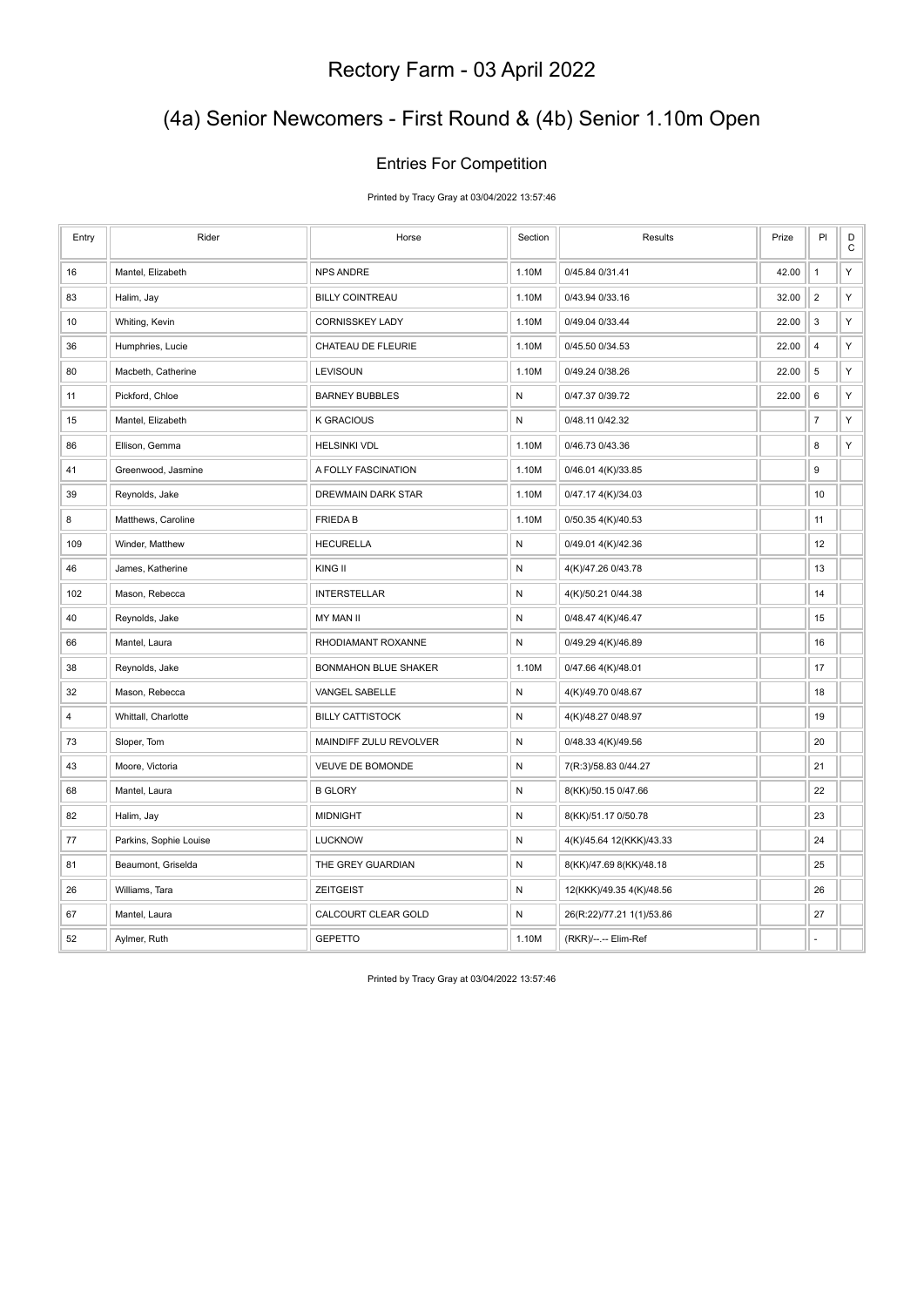### (5a) National 1.15m Members Cup Qualifier & (5b) Senior 1.15m Open (inc. the National 1.15m Members Cup Qualifier)

#### Entries For Competition

Printed by Tracy Gray at 03/04/2022 15:00:27

| Entry | Rider               | Horse                       | Section | Results              | Prize | PI                      | $_\mathrm{C}^\mathrm{D}$ |
|-------|---------------------|-----------------------------|---------|----------------------|-------|-------------------------|--------------------------|
| 16    | Mantel, Elizabeth   | <b>NPS ANDRE</b>            | 1.15M   | 0/40.16 0/38.79      | 52.00 | $\mathbf{1}$            | Y.                       |
| 103   | Mason, Rebecca      | <b>HALIDA II</b>            | BM1.15  | 0/39.27 0/40.17      | 37.00 | $\overline{2}$          | $Y \mid$                 |
| 37    | Humphries, Lucie    | PAULINE VAN DE CRUYENVELDEN | BM1.15  | 0/37.81 0/41.32      | 27.00 | 3                       | Y.                       |
| 8     | Matthews, Caroline  | <b>FRIEDAB</b>              | BM1.15  | 0/44.31 0/43.80      | 22.00 | $\overline{\mathbf{4}}$ | Y.                       |
| 80    | Macbeth, Catherine  | LEVISOUN                    | BM1.15  | 0/43.84 0/44.35      |       | 5                       | Y.                       |
| 108   | Crago, Paul         | <b>ELVIRAM</b>              | 1.15M   | 0/43.21 0/45.68      |       | 6                       | Y.                       |
| 93    | Davies, Rhys        | <b>NPS ERLEENA</b>          | BM1.15  | 0/41.01 0/45.75      |       | $\overline{7}$          | Y.                       |
| 28    | Cornock, Millicent  | CARTIER 666                 | BM1.15  | 0/39.15 0/46.08      |       | 8                       | Y.                       |
| 110   | Winder, Matthew     | <b>RED CONTENDER</b>        | BM1.15  | 0/39.02 0/47.36      |       | 9                       | Y.                       |
| 4     | Whittall, Charlotte | <b>BILLY CATTISTOCK</b>     | BM1.15  | 0/40.59 0/48.22      |       | 10                      | Y.                       |
| 47    | James, Katherine    | HERCIRO VANT KIEZELHOF      | BM1.15  | 0/42.95 0/50.06      |       | 11                      | Y                        |
| 102   | Mason, Rebecca      | <b>INTERSTELLAR</b>         | 1.15M   | 0/42.12 0/54.64      |       | 12                      | Y                        |
| 17    | Shearman, Nicola    | <b>MEDIA MAN</b>            | BM1.15  | 4(K)/39.09 0/46.54   |       | 13                      |                          |
| 26    | Williams, Tara      | <b>ZEITGEIST</b>            | BM1.15  | 4(K)/41.81 0/48.53   |       | 14                      |                          |
| 109   | Winder, Matthew     | <b>HECURELLA</b>            | BM1.15  | 4(K)/44.26 0/49.05   |       | 15                      |                          |
| 74    | Hobbs, Jason        | SHANBEG LEGACY              | BM1.15  | 4(K)/41.80 0/56.57   |       | 16                      |                          |
| 86    | Ellison, Gemma      | <b>HELSINKI VDL</b>         | 1.15M   | 0/42.56 7(K:3)/59.18 |       | 17                      |                          |
| 36    | Humphries, Lucie    | CHATEAU DE FLEURIE          | BM1.15  | 8(KK)/39.29 0/41.48  |       | 18                      |                          |

Printed by Tracy Gray at 03/04/2022 15:00:27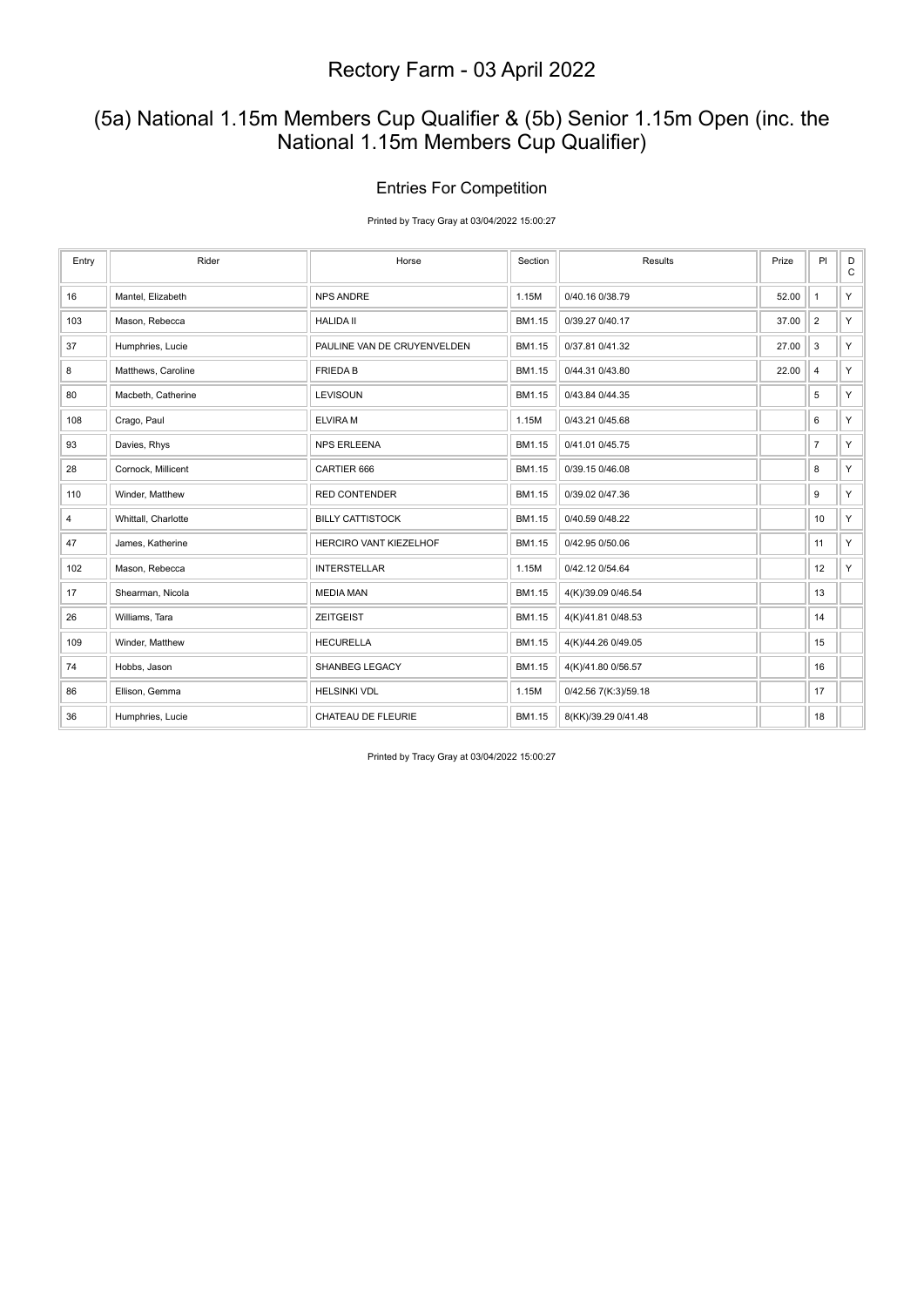## (6a) Equitop GLME Senior Foxhunter First Round & (6b) Senior 1.20m Open

#### Entries For Competition

Printed by Tracy Gray at 03/04/2022 16:20:57

| Entry | Rider                       | Horse                       | Section | Results                        | Prize | PI                      | $_\mathrm{C}^\mathrm{D}$ |
|-------|-----------------------------|-----------------------------|---------|--------------------------------|-------|-------------------------|--------------------------|
| 62    | Pudge, Charlotte            | <b>CASSINARO DREAM</b>      | 1.20M   | 0/48.47 0/30.18                | 52.00 | $\mathbf{1}$            | Υ                        |
| 107   | Barr, April                 | <b>BANDOENG R</b>           | 1.20M   | 0/51.44 0/31.18                | 37.00 | $\overline{2}$          | Υ                        |
| 87    | Ellison, Gemma              | FERNHILL OFF CHANCE         | 1.20M   | 0/53.25 0/34.51                | 27.00 | 3                       | Υ                        |
| 13    | Crago, Paul                 | <b>ELVIRA M</b>             | F       | 0/53.96 0/35.14                | 22.00 | $\overline{\mathbf{4}}$ | Y                        |
| 69    | Mantel, Laura               | DAME DIAMANT Z              | F       | 0/53.48 0/36.65                | 22.00 | 5                       | Υ                        |
| 93    | Davies, Rhys                | <b>NPS ERLEENA</b>          | 1.20M   | 1(1)/59.00 0/35.98             |       | 6                       |                          |
| 21    | Hughes, Katherine Elizabeth | <b>CRANNY CHIPPY LADY</b>   | F       | 2(2)/59.39 0/37.84             |       | $\overline{7}$          |                          |
| 92    | Davies, Rhys                | MILLFIELD CRISTAGO          | F       | 0/56.15 4(K)/34.78             |       | 8                       |                          |
| 11    | Pickford, Chloe             | <b>BARNEY BUBBLES</b>       | F       | 4(K)/45.59 0/34.87             |       | 9                       |                          |
| 57    | Toulson-clarke, Katie       | UNDERCOVER D'EURO           | F       | 0/54.00 4(K)/37.48             |       | 10                      |                          |
| 3     | Pidcock, Jessica            | DORADO DU BUISSON Z         | F       | 0/52.52 4(K)/37.98             |       | 11                      |                          |
| 54    | George, Leonne              | <b>QUARTZ III</b>           | F       | 4(K)/49.31 0/39.88             |       | 12                      |                          |
| 67    | Mantel, Laura               | CALCOURT CLEAR GOLD         | F       | 4(K)/55.13 0/42.66             |       | 13                      |                          |
| 104   | Mason, Rebecca              | <b>KORENOSA</b>             | E       | 4(K)/55.48 0/43.68             |       | 14                      |                          |
| 63    | Cornwell- Boote, Sophie     | VANILLA ICE III             | 1.20M   | 4(K)/47.99 4(K)/36.61          |       | 15                      |                          |
| 50    | Molloy, Scott               | <b>JUPITER N</b>            | F       | 4(K)/49.18 4(K)/39.76          |       | 16                      |                          |
| 112   | Mason, Rebecca              | <b>OGUE ARDKYLE</b>         | F       | 4(K)/50.89 4(K)/41.63          |       | 17                      |                          |
| 61    | Milward, Nyah Jayne         | NJM ROBBIE HOSIRE           | F       | 5(K:1)/58.51 4(K)/43.28        |       | 18                      |                          |
| 68    | Mantel, Laura               | <b>B GLORY</b>              | F       | 8(KK)/56.61 4(K)/44.64         |       | 19                      |                          |
| 96    | Becker, Ryan                | <b>TITRUC VARENNES</b>      | F       | 5(K:1)/58.13 8(KK)/42.48       |       | 20                      |                          |
| 74    | Hobbs, Jason                | SHANBEG LEGACY              | F       | 4(K)/54.68 9(C:5)/49.76        |       | 21                      |                          |
| 34    | Wherton, Edward James       | CALLIOPE                    | F       | 17(RK:9)/66.30 0/39.70         |       | 22                      |                          |
| 33    | Wherton, Edward James       | PURE GOLD II                | F       | 4(K)/49.49 32(RKKK:16)/60.97   |       | 23                      |                          |
| 37    | Humphries, Lucie            | PAULINE VAN DE CRUYENVELDEN | F       | 4(K)/51.35 (DR)/--.-- Elim-Ref |       | ÷                       |                          |

Printed by Tracy Gray at 03/04/2022 16:20:57